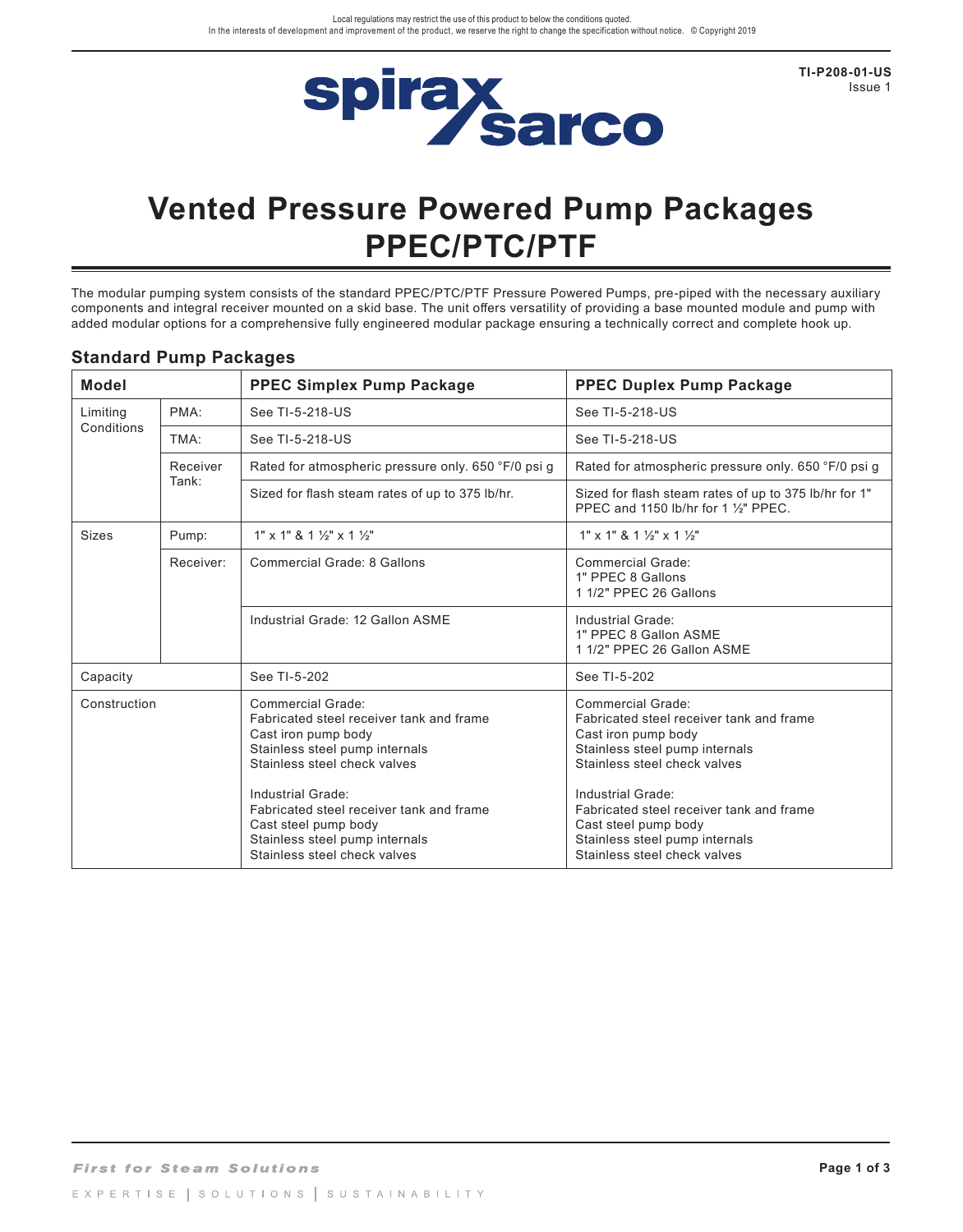#### **Standard Pump Packages (continued)**

| <b>Model</b>           |                   | PTC Simplex Pump Package                                                                                                              | <b>PTC Duplex Pump Package</b>                                                                                                        |
|------------------------|-------------------|---------------------------------------------------------------------------------------------------------------------------------------|---------------------------------------------------------------------------------------------------------------------------------------|
| Limiting<br>Conditions | PMA:              | See TI-5-010-US                                                                                                                       | See TI-5-010-US                                                                                                                       |
|                        | TMA:              | See TI-5-010-US                                                                                                                       | See TI-5-010-US                                                                                                                       |
|                        | Receiver<br>Tank: | Rated for atmospheric pressure only. 650 °F/0 psi g                                                                                   | Rated for atmospheric pressure only. 650 °F/0 psi g                                                                                   |
|                        |                   | Sized for flash steam rates of up to 1150 lb/hr.                                                                                      | Sized for flash steam rates of up to 2000 lb/hr.                                                                                      |
| <b>Sizes</b>           | Pump:             | $2" \times 2"$ & $3" \times 2"$                                                                                                       | $2" \times 2"$ & $3" \times 2"$                                                                                                       |
|                        | Receiver:         | 26 Gallons                                                                                                                            | 57 Gallons                                                                                                                            |
| Capacity               |                   | See TI-5-030                                                                                                                          | See TI-5-030                                                                                                                          |
| Construction           |                   | Fabricated steel receiver tank and frame.<br>Ductile Iron pump body<br>Stainless steel pump internals<br>Stainless steel check valves | Fabricated steel receiver tank and frame.<br>Ductile Iron pump body<br>Stainless steel pump internals<br>Stainless steel check valves |
|                        |                   |                                                                                                                                       |                                                                                                                                       |
| <b>Model</b>           |                   | PTF Simplex Pump Package                                                                                                              | PTF Duplex Pump Package                                                                                                               |

| Model                  |                   | <b>PTF Simplex Pump Package</b>                                                                                                                  | <b>PTF Duplex Pump Package</b>                                                                                                                   |
|------------------------|-------------------|--------------------------------------------------------------------------------------------------------------------------------------------------|--------------------------------------------------------------------------------------------------------------------------------------------------|
| Limiting<br>Conditions | PMA:              | See TI-5-230-US                                                                                                                                  | See TI-5-230-US                                                                                                                                  |
|                        | TMA:              | See TI-5-230-US                                                                                                                                  | See TI-5-230-US                                                                                                                                  |
|                        | Receiver<br>Tank: | Rated for atmospheric pressure only. 650 °F/0 psi q                                                                                              | Rated for atmospheric pressure only. 650 °F/0 psi q                                                                                              |
|                        |                   | Sized for flash steam rates of up to 1475 lb/hr.                                                                                                 | Sized for flash steam rates of up to 2500 lb/hr.                                                                                                 |
| <b>Sizes</b>           | Pump:             | $2" \times 2"$ & $3" \times 2"$                                                                                                                  | $2" \times 2"$ & $3" \times 2"$                                                                                                                  |
|                        | Receiver:         | 31 Gallons                                                                                                                                       | 65 Gallons                                                                                                                                       |
| Capacity               |                   | See TI-5-030                                                                                                                                     | See TI-5-030                                                                                                                                     |
| Construction           |                   | Fabricated steel receiver tank and frame.<br>Fabricated pump body, ASME coded.<br>Stainless steel pump internals<br>Stainless steel check valves | Fabricated steel receiver tank and frame.<br>Fabricated pump body, ASME coded.<br>Stainless steel pump internals<br>Stainless steel check valves |

### **Standard Pump Package Options**

- Pump motive inlet (fully trapped) and exhaust piping.
- Pump and receiver gauge glass
- Overflow pipe.
- Inline strainer
- Pump drain
- Pressure gauges
- Receiver only
- Receiver with modified connections.
- ASME coded receiver (150 psi g @ 450 °F)
- Pump isolation valve on outlet.